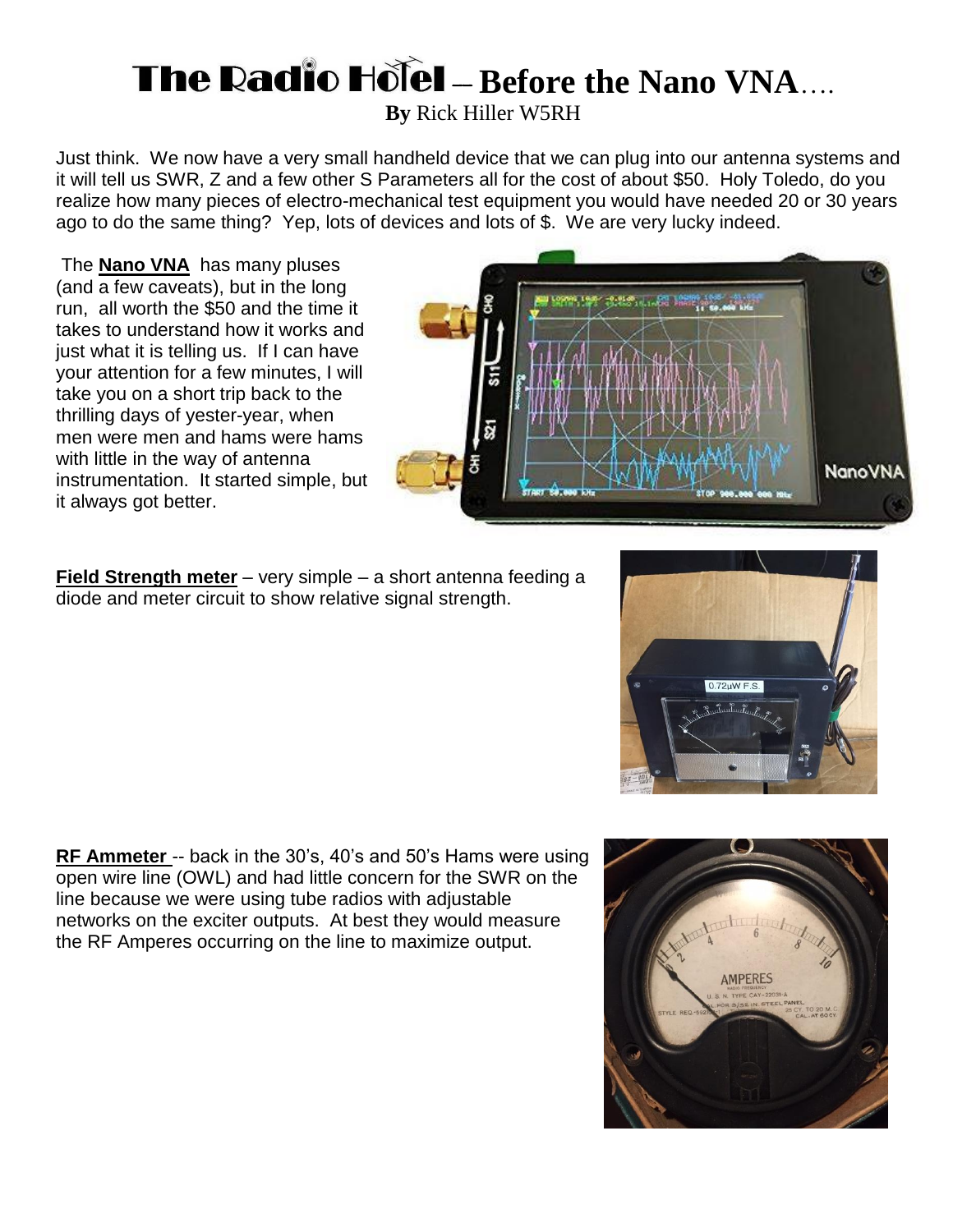**Antenna Bridge** – required RF input from an exciter connected thru the bridge to the antenna. Balancing the bridge gave you the antenna system composite Z at the measurement point.

**GDO – Grid Dip Oscillator**. At a resonant frequency it provides a "dip" on its' analog meter. Of course, this dip would also occur at the resonant frequencies of all of the harmonics of that particular dipole, if tuned to those frequencies.

**SWR bridge** – many versions. From full manual to fully automatic, digital and cross needle versions. Warren Breune, of Collins Radio, invented the most popular configuration of sampling circuit











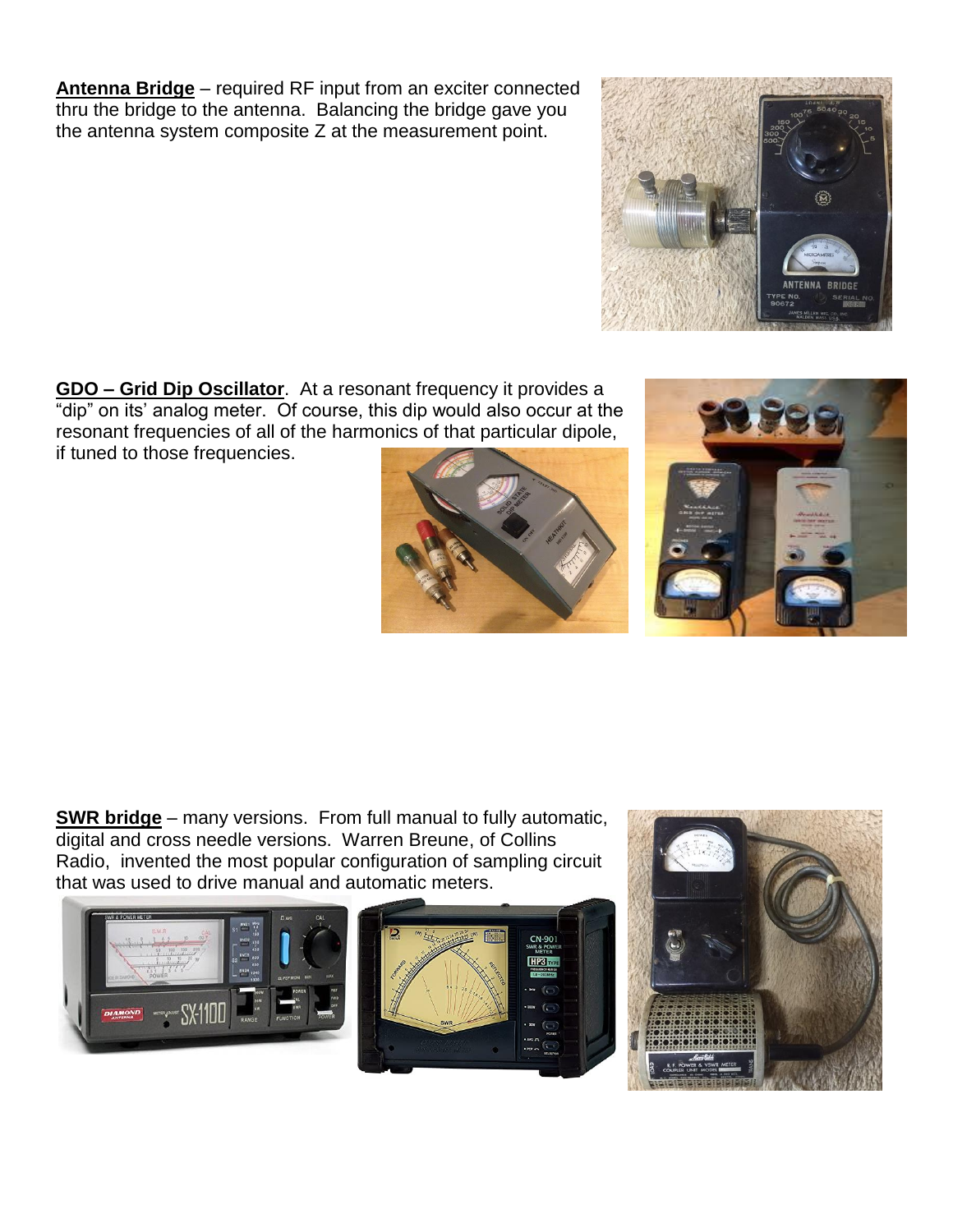**Noise Bridge** – used a wide band diode "noise" as a source. A dip in audio receiver hiss was the goal. Antenna impedance was read off the calibrated, tuning pointer scale.



**MFJ Antenna analyzer(s)** – a wide range of meters from a simple bridge to the popular MFJ 259/269 series. Showing SWR and  $R + j$ impedance in numerical value across a tunable range of frequencies.



**Rig Expert(s) and the SARK** – Hand held -- Easy to understand graphical display of the SWR sweep as defined in the menu interface. Can be linked to a PC for plot generation.